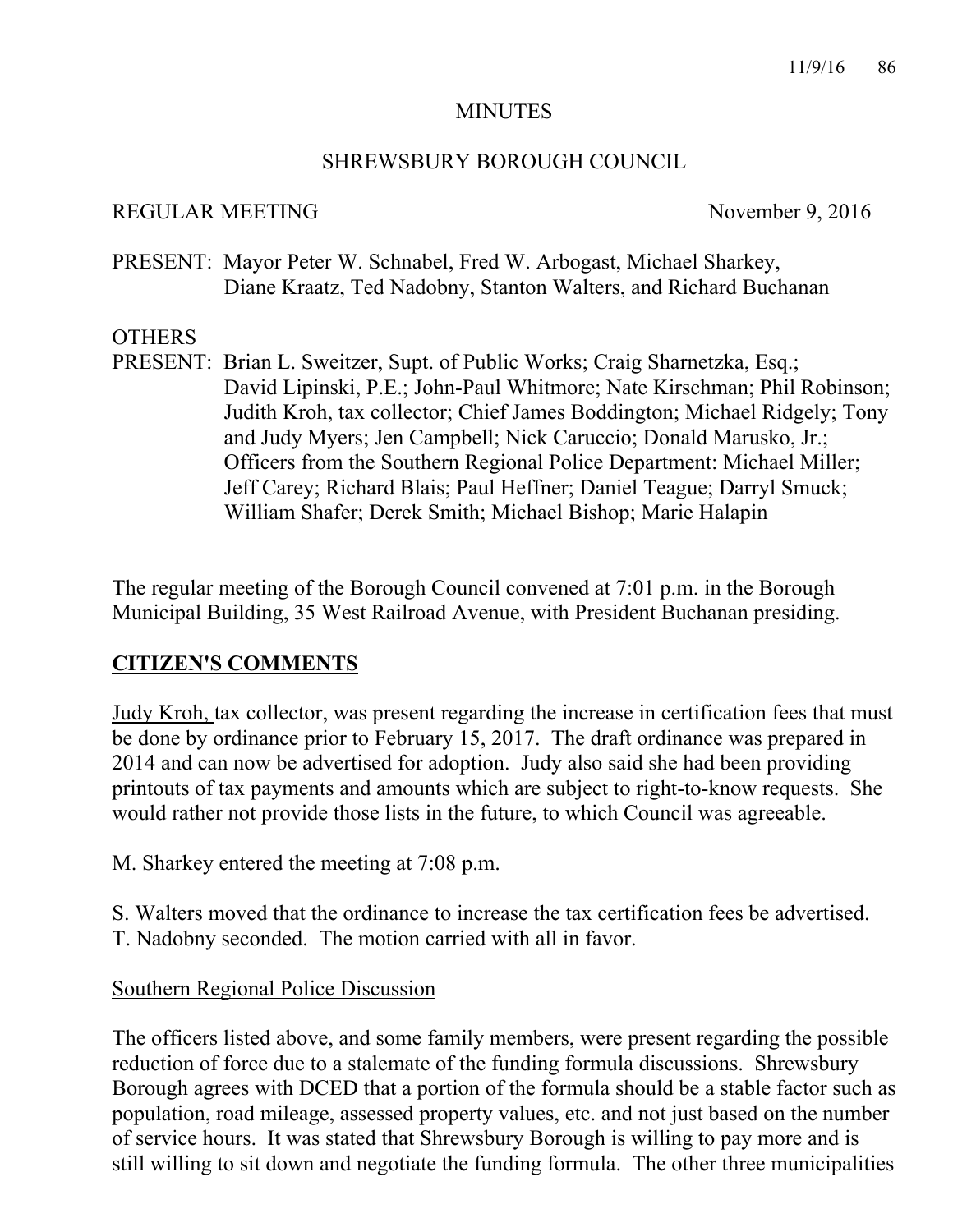have indicated a willingness to use a funding formula based only on service hours. However, in order to keep expenditures lower, a municipality could ask for less service hours and it would be difficult to maintain the number of officers to lower the budget. M. Ridgely stated that Shrewsbury Borough is being made to look like the reason the Department may lose officers when, in fact, it is the stalemate and failure to continue the discussions. A meeting was held by the other three Council Presidents and President Buchanan was not invited. Another meeting was scheduled and New Freedom Borough did not send a representative. It was stated that Glen Rock Borough is withdrawing regardless due to the budget and they requested that at least two officers be let go in order to decrease the budget. It was consensus of Council to not agree to lay off two officers and to support the 2017 budget as presented.

Atty. Sharnetzka stated that Stewartstown Borough moved to send a letter of withdrawal to the Police Commission to protect itself if Glen Rock and New Freedom Boroughs actually do withdraw. It was suggested that an outside disinterested third party be brought in to help move the negotiations along.

M. Sharkey moved to support bringing in an outside disinterested third party to help move the discussions along with the details to be worked out later. K. Wills and A. Nadobny seconded. The motion carried with all in favor. This will be brought up at next week's Police Commission meeting.

Phil Robinson stated he attended the last New Freedom Borough Council meeting and Council has authorized its solicitor to contact Sol. Rehmeyer to look at the intergovernmental agreements. Phil stated New Freedom Borough has agreed to sell capacity for the shopping center in Shrewsbury Township. The next step is for Sol. Rehmeyer to confirm the details of the sale of the EDUs and to work with New Freedom Borough's solicitor after he is contacted.

# **APPROVAL OF MINUTES**

The minutes of the October meeting were approved by unanimous consent.

# **APPROVAL OF EXPENDITURES AND REPORT OF ACCOUNTS**

F. Arbogast moved to approve the bill lists: general account check numbers 1155 thru 1209; water account check numbers 1076 thru 1097; sewer account check numbers 1044 thru 1060; highway aid account: none; and to approve the financial reports for October. M. Sharkey seconded. The motion carried with all in favor. The PLGIT balances and report of accounts for the Municipal Authority were also included.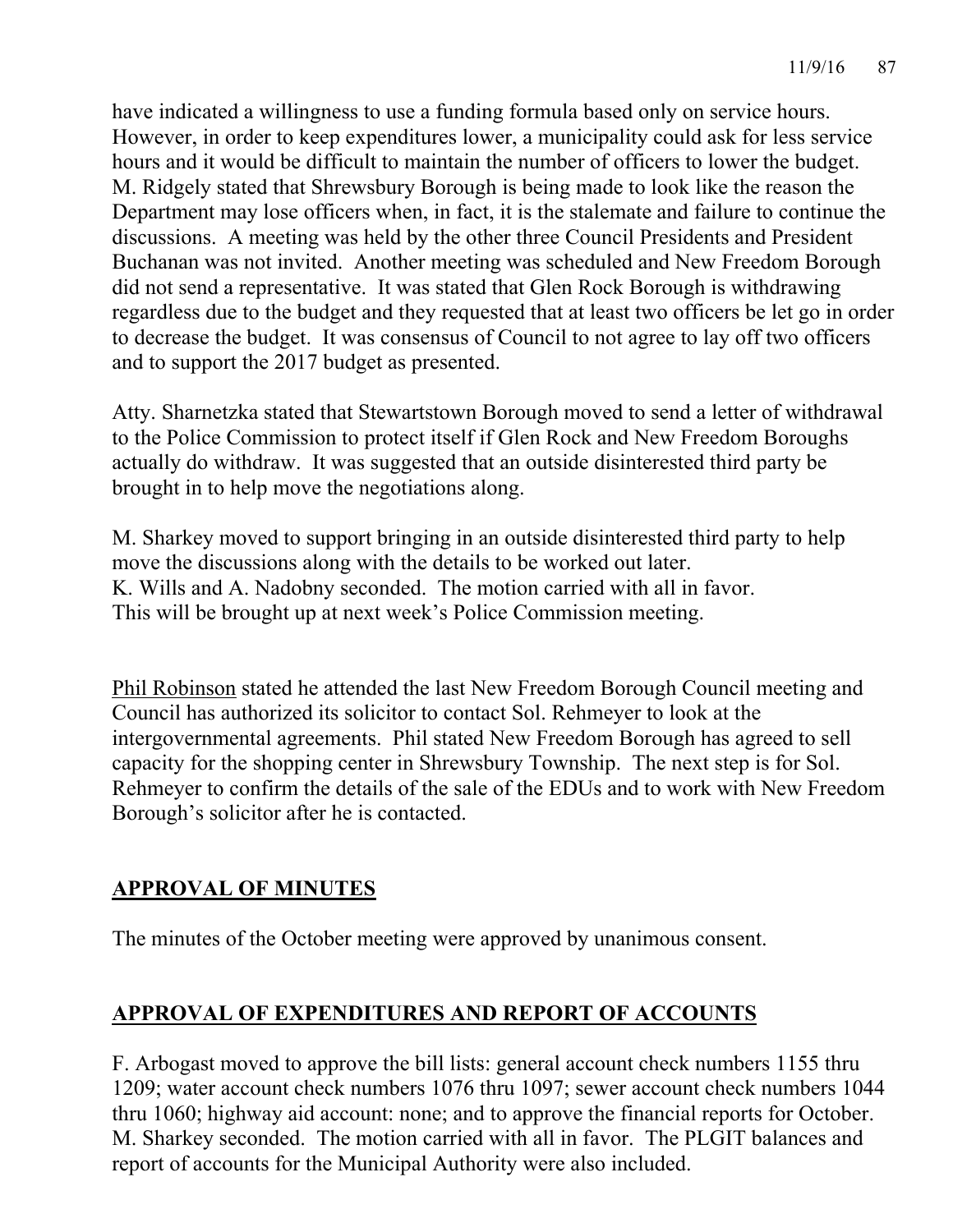# **APPROVAL OF PAYROLL REGISTER**

- F. Arbogast moved to approve the October 10 and 24 payroll registers.
- T. Nadobny seconded. The motion carried with all in favor.

# **SUBDIVISION & LAND DEVELOPMENT**

## 95 East Forrest Avenue

Phil Robinson, representing the owner of the property, asked for a meeting with the Committee to see how to proceed before filing a formal land development plan. Phil was reminded there are no guarantees that after meeting with the Committee that any plan submitted later would be approved.

## **Codes Enforcement**

Six building permits were issued in October. Keith's activity report was submitted and is on file.

## **Southern Regional Police** – Mayor Schnabel and R. Buchanan

## Alternates on the Southern Regional Police Commission

It was noted that New Freedom Borough appointed Brady Terrell as an alternate.

S. Walters moved to appoint Michael Sharkey and John-Paul Whitmore as alternates for Shrewsbury Borough.

K. Wills seconded. The motion carried with all in favor.

A letter was received from Glen Rock Borough's solicitor asking that the budget be lowered.

# **Water & Sewer** – Supt. Sweitzer/T. Nadobny

## Sewer Meters

T. Nadobny handed out a snapshop of the activity of the two sewer meters. He feels confident the meters are working correctly after being calibrated and recommends the invoice be paid.

T. Nadobny moved that the outstanding invoice to FloWav in the amount of just under \$15,000.00 be paid.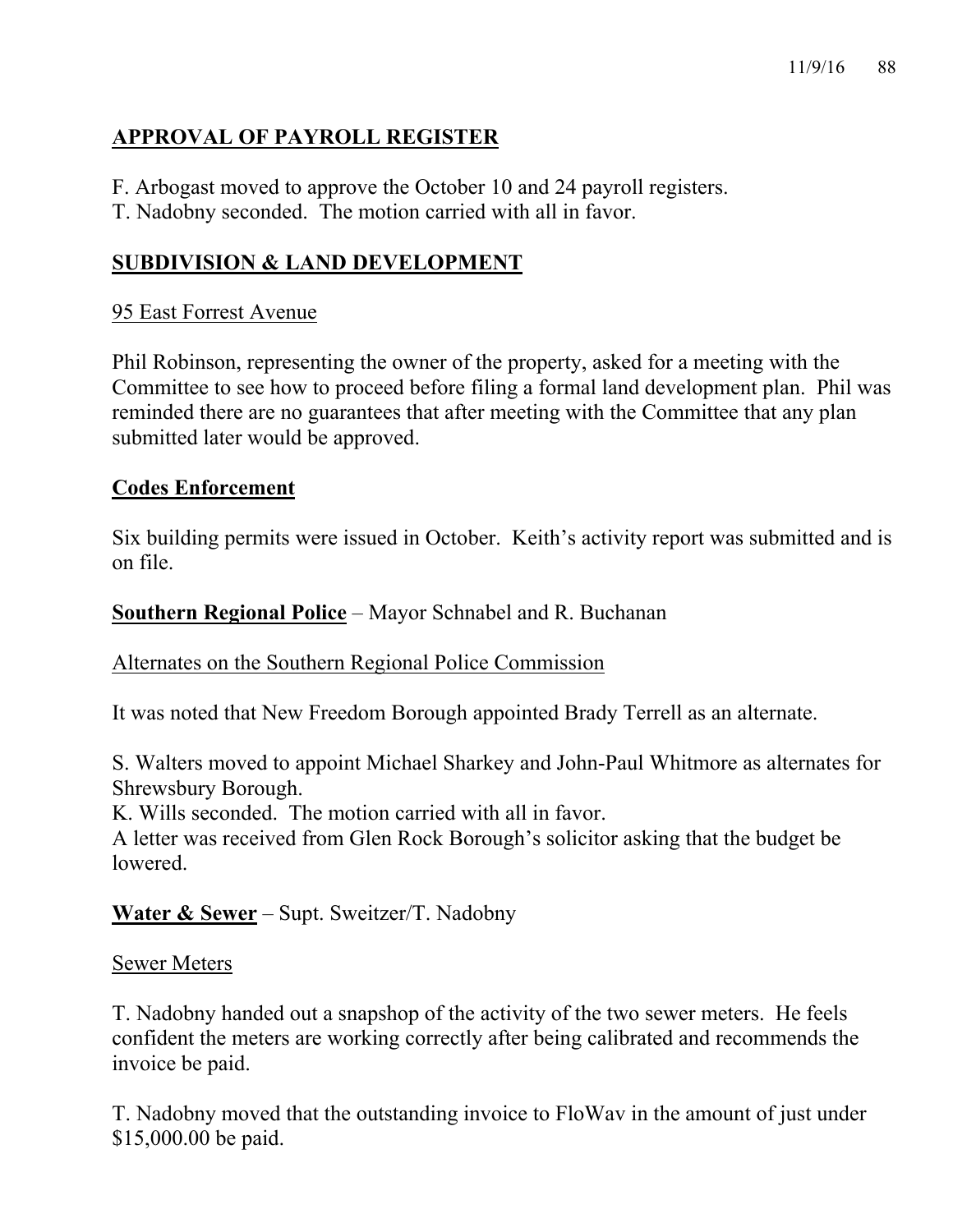M. Sharkey seconded. The motion carried with all in favor. The Authority will approve its share of the total cost at the next meeting.

## Deer Creek Pump Station Capacity

The letter from DEP denying the proposal for expansion of the wet well was received. They referenced surcharging the sewer system and debris in the line. A meeting is now set for November 29 in Harrisburg.

## SCADA Project

The Meadow, Village, and Home Wells are now on-line. Antennas, surge protection, and panel boxes are being installed at the remaining wells. To date, the amount of \$54,203.09 has been spent.

## **Public Roads & Lighting** – Supt. Sweitzer/ M. Sharkey

## West Forrest Avenue No Parking

Signs are in place and the curbing has been painted yellow.

M. Sharkey moved to adopt Ordinance 2016-2 for the no parking on a section of West Forrest Avenue.

F. Arbogast seconded. The motion carried with all in favor.

## Oaklyn Circle Adoption

M. Sharkey moved to adopt Ordinance 2016-3 that adopts Oaklyn Circle. T. Nadobny seconded. The motion carried with all in favor.

# Crack Sealing

The Public Works Department will begin crack sealing on November 8. The streets to be crack sealed are West Walnut Avenue, East Railroad Avenue, Tree Hollow Drive, Whitcraft Lane, Covington Drive, Fairfax Circle, Glenhurst Drive, Habelston Avenue, West Maple Avenue, North Highland Drive(200 block), West Forrest Avenue, and Kratz Road.

## 201 South Main Street Truck Traffic

The resident at 201 South Main Street is still having trouble with trucks driving into his yard when making the left turn onto East Church Street. The Public Works Department removed some small rocks and replaced them with larger rocks.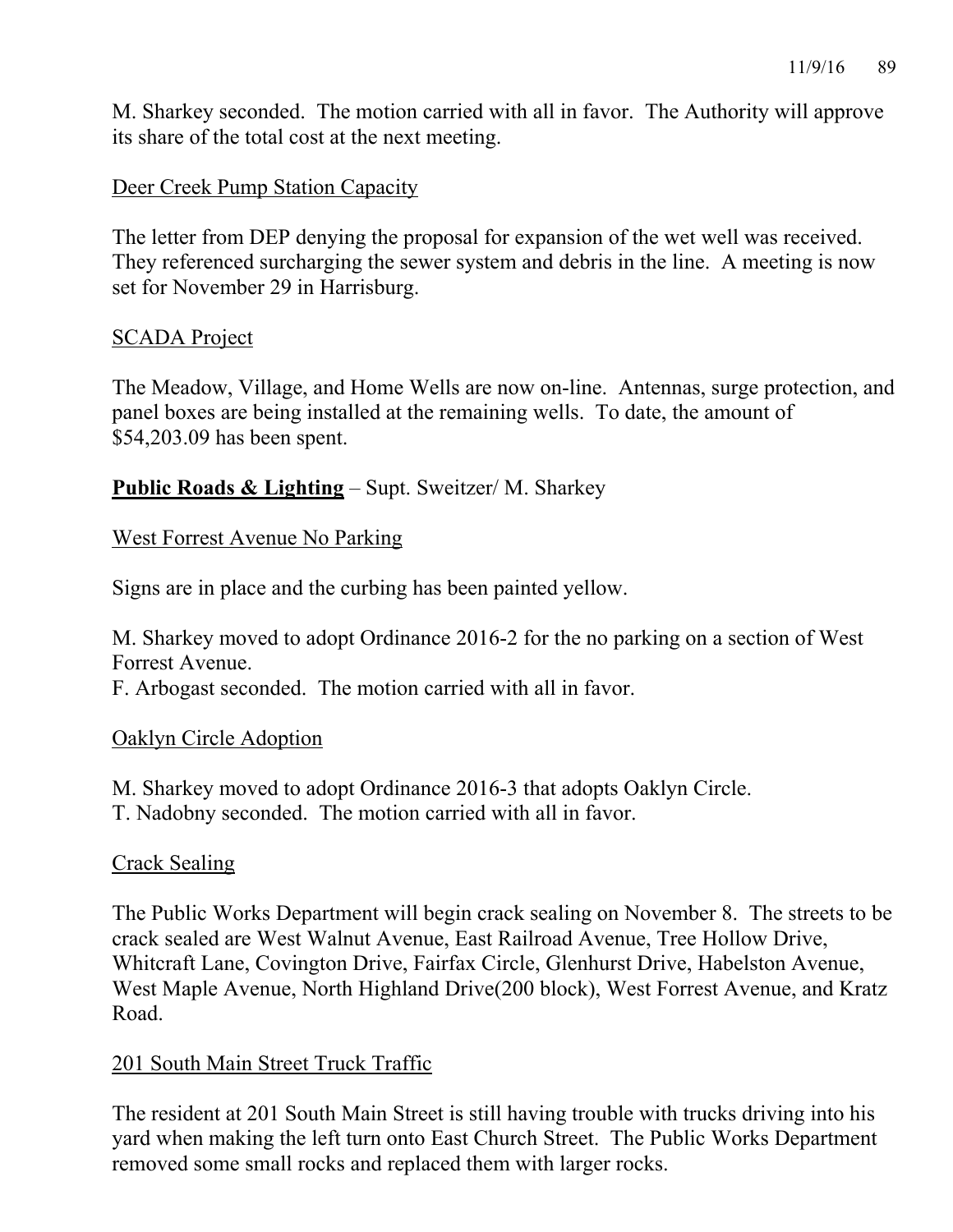## **Public Lands, Buildings and Finance** – F. Arbogast

F. Arbogast reminded all about the budget meeting tomorrow night at 7:00 p.m.

## **ENGINEER'S REPORT**

## Water Work 2016

#### Recommendation of Payment

Eng. Lipinski recommended payment  $# 3$  be made to H & H General Excavating Company in the amount of \$19,872.00.

T. Nadobny moved to pay H & H General Excavating Company the amount of \$19,872.00 representing payment  $\# 3$ . F. Arbogast seconded. The motion carried with all in favor.

## Water Work Change Order

Change order #1 is to remove the boring requirements within the State highway and to install the 10" PVC water main by an open cut. The removal of the boring and paying for open cut installation of the pipe, milling, and paving as per the amended HOP results in a \$32,488.00 reduction in the contract price.

F. Arbogast moved to approve change order #1 saving \$32,488.00.

T. Nadobny seconded. The motion carried with all in favor.

## Essex Circle Drive Recommendation of Payment

Eng. Lipinski recommended payment #2 be made to Fitz & Smith, Inc. in the amount of \$45,806.40 for work completed to November 3. The Borough's share is 14%.

S. Walters moved to pay Fitz & Smith payment #2 in the amount of \$6,412.89.

D. Kraatz seconded. The motion carried with all in favor.

## Essex Circle Drive Additional Paving Cost

Eng. Lipinski relayed to Council that there will be additional costs associated with paving the work area due to the current condition of the street. This was referred to the Engineer Review Committee.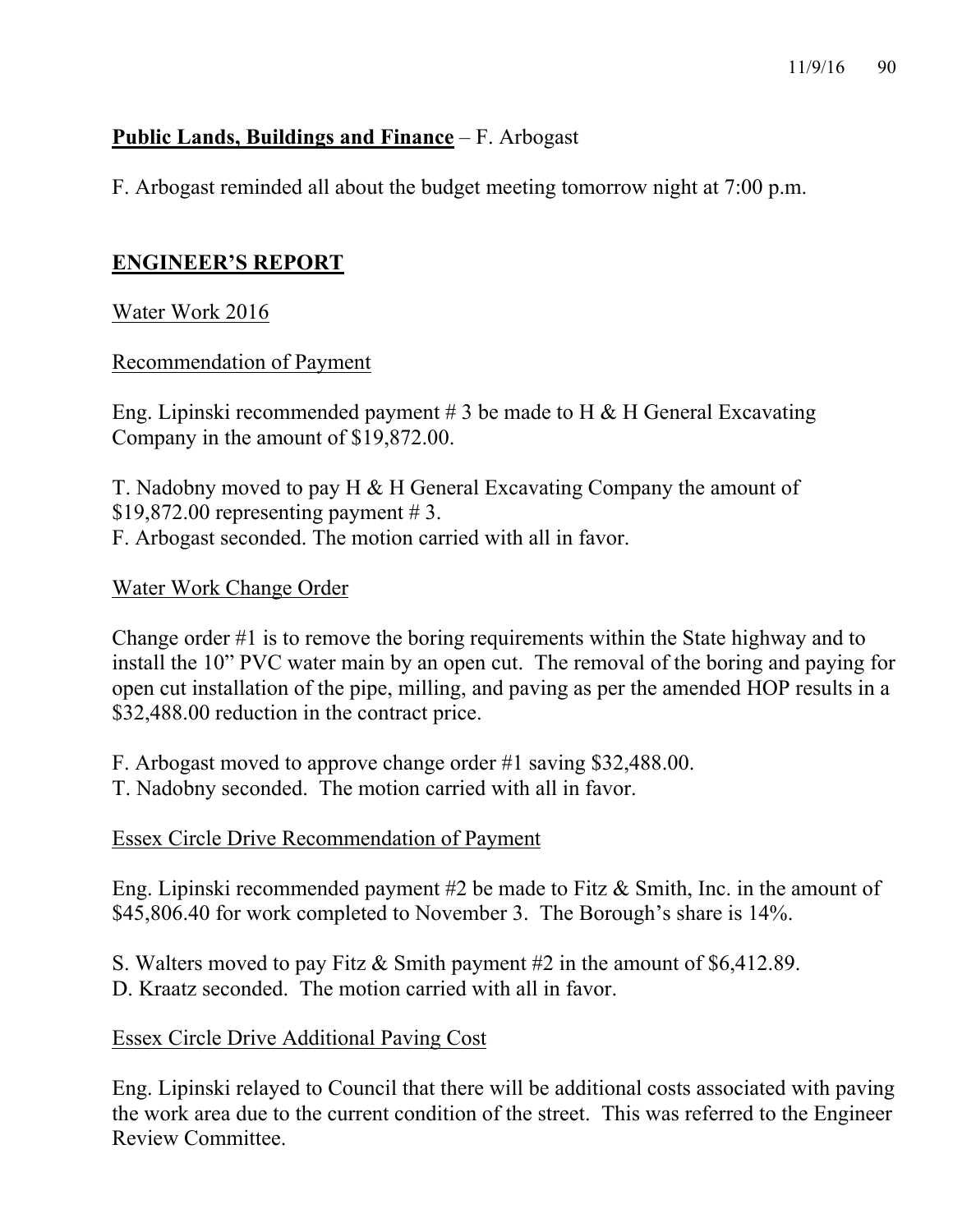## Tapping Fee Calculation

The preliminary number is \$3,156.05. Supt. Sweitzer is researching work done since the last tapping fee study and may have more expenses to add.

## North Main Street Repaving and Slope on East Side

Eng. Lipinski's office contacted PennDOT to confirm the street and driveway ramps that are in the cartway will not require an HOP. No response has been received as yet.

#### Proportionate Share Reports

The information for the 2013, 2014, and 2015 reports were re-copied for the Borough's review.

## **SOLICITOR'S REPORT**

## Post Office Property, 50 Constitution Avenue

The owner has accepted the Borough's offer and is willing to contribute its share which is estimated to be around \$4,740.00 to cover materials. The Borough will cover labor and equipment which is estimated to be around \$3,480.00. Sol. Rehmeyer's office is preparing an agreement. The Borough engineer and Supt. Sweitzer are working together on an exhibit to show the necessary right-of-way and work to be done.

## South Central York County Management Agency

Sol. Rehmeyer reviewed the draft agreement and by-laws for the regional EMA.

## **Public Safety, Welfare and Personnel** – F. Arbogast and S. Walters

#### Regional EMA

Each member would retain ownership of the equipment it currently owns. The next meeting is November 22.

## **Secretary's Report** – C. Bosley

A reminder will be sent to those who signed up for the York County Boroughs Association meeting and a reminder was given for the Borough's appreciation dinner set for next Friday, November 18.